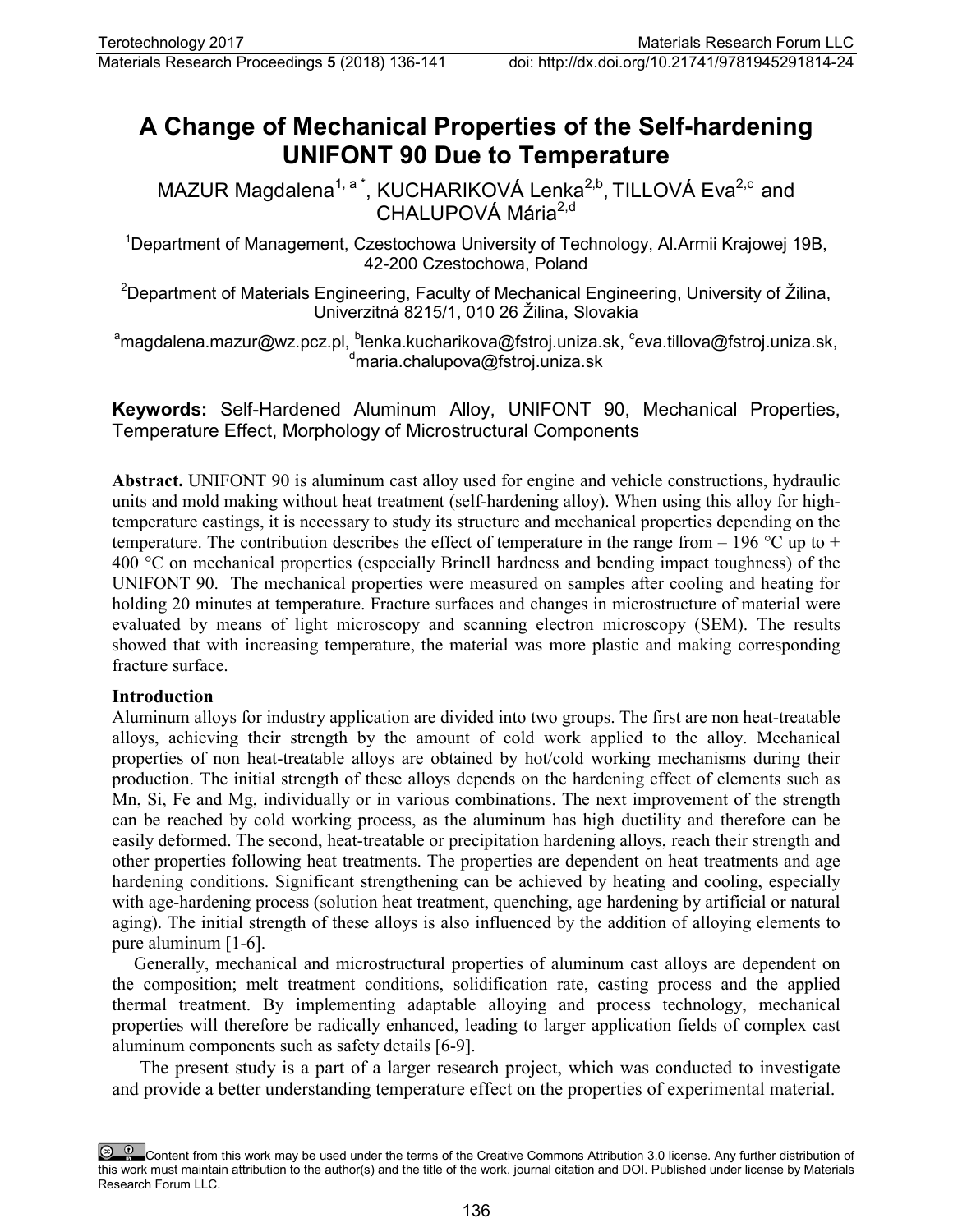## **Experimental material and procedure**

The experimental material UNIFONT 90 (AlZn10Si8Mg) was prepared from scrap in foundry UNEKO, s.r.o. Zátor, Ltd. Czech Republic. The experimental bars with dimensions of ø 20 mm and length of 300 mm (blue- Fig. 1) were casted into a sand mold (Fig. 1). The experimental specimens for bending impact test were produced with turning and milling operation without notch (55x10x10 mm) from the experimental bars (Fig. 1). The experimental material belongs to self-hardening alloys that are particularly used when good strength values are required without the need for heat treatment. Self-hardening starts when the castings are removed from the mold and the final mechanical properties are achieved after storage of approximately 7 to 10 days at room temperature. In the process of thin-walled castings, self-hardening completed after 7 days and the thick-walled castings after 10 days. During this time, it is not possible castings processed. Castings of the UNIFONT 90 alloy reach about 50 % after the first day of the casting, and about 80% of the final mechanical properties after the second and third day, which must be taken into account in production conditions. Curing time is reduced by annealing the castings from 100 to 120 °C with the time of holding from 10 to 16 hours depending on the thickness of the cast. Castings made from this alloy are perfectly weldable by standard procedures and can withstand prolonged cyclic loading [3, 10].



*Fig. 1 The scheme of casting module and experimental specimen for impact bending test* 

The chemical composition of the experimental material was checked out using arc spark spectroscopy, and it is given in Table 1. The experimental material is assigned to aluminum alloys series 7xxxx because of higher amount of Zn, but some international authors include it between Al-Si alloys on behalf of the structure [3, 10].

| Zn        | ບ⊥     | Сu        | Fe     | Mn     | Mg     | Ē.     | Ni        |
|-----------|--------|-----------|--------|--------|--------|--------|-----------|
| 9.6       | 8.64   | $0.005\,$ | 143    | 0.181  | 0.452  | 0.0622 | 0.0022    |
| . `ะ<br>U | Нg     | Сa        | Cd     |        |        | Sb     | Al        |
| 0.0014    | 0.0006 | 0.0002    | 0.0001 | 0.0003 | 0.0001 | 0.0007 | remainder |

*Table 1 Chemical composition of experimental bars, wt. %*

The resistance of materials against the formation of fracture depends mainly on temperature, kinds of mechanical stress and geometry of products. The bending impact toughness is a major property which characterizes resistance of materials against the formation of cleavage fracture. Temperature can affect the structure of materials and can lead to changes in properties too. Therefore, Brinell hardness and impact bending toughness were measured. These mechanical properties were measured according to the following standards: STN EN ISO 6506-1 and STN EN 10045-1. Hardness measurement for experimental secondary aluminum alloy was performed using a Brinell hardness (HBW) tester with a load of 250 kp (1kp = 9.81 N), 5 mm diameter ball and a dwell time of 10s. Impact bending toughness (K) was measured on the Charpy hammer with the nominal value of 300J.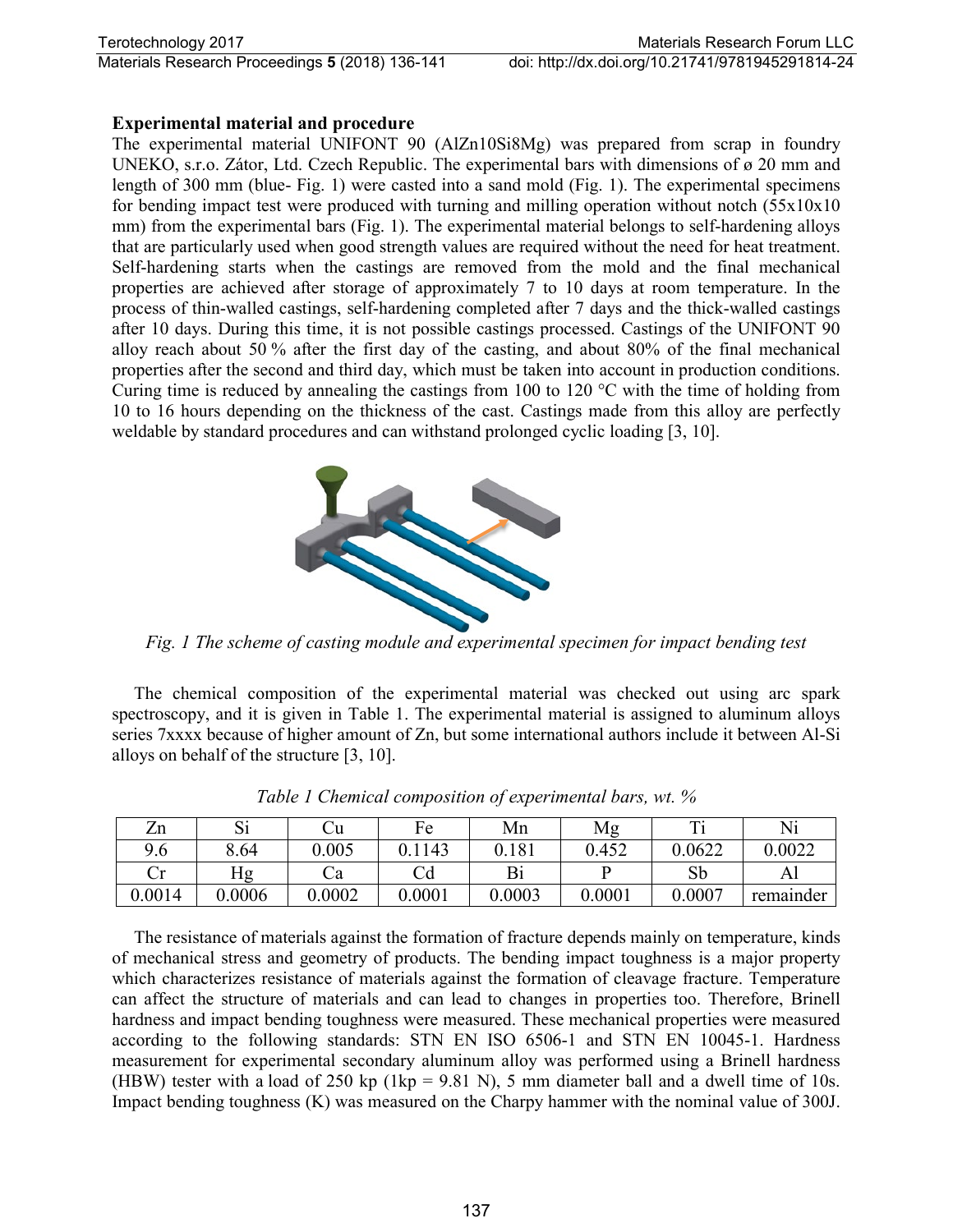Each property was measured on samples whose temperatures were in the following range: - 196 °C, - 20 °C, + 21 °C - room temperature in time of the test and then elevated temperatures of 50 °C, 100 °C, 150 °C, 200 °C, 250 °C, 300 °C, 350 °C and 400 °C. The higher temperature was reached by the leaving the samples in the electric resistance furnace for holding time of 20 minutes at temperature. The evaluated K and HBW reflect average values of at least six separate specimens.

The samples for metallography observation and assessment of fracture surfaces were prepared from selected specimens (after testing) and were studied using a NEOPHOT 32 light microscope and a VEGA LMU II scanning electron microscope. The metallography samples were prepared by standard metallographic procedures.

#### **Experimental results**

### **Mechanical properties**

Multiple types of tests are used for the description of material behavior at elevated and low temperatures. These test are used to monitor the influence of parameters (temperature, time, load, and so on) on mechanical properties. However, the experimental material was also used for the application of the impact bending test for different elevated temperatures. The impact bending test was realized on samples immediately after being removed from the electric furnace for ensuring the endurance of temperature. Fig. 1a shows the measurements results.



## *Fig. 1 Results of mechanical properties. (a) impact bending test; (b) Brinell hardness*

The energy required to crack the test samples at room temperature equalled 2.26 J. Then the results show an increase in impact bending toughness with increasing temperature. Two time higher value of energy required for cracking is at 100  $\rm{^{\circ}C}$  (4.5 J). The impact bending toughness is similar in the interval of temperature  $100 \div 300$  °C. Three times higher value of energy required for cracking is at 350 °C (6.5 J). Temperature -20 °C leads to the decrease in impact bending toughness in comparison to room temperature, but at the temperature of liquid nitrogen  $(-196 \degree C)$  the value of this toughness increases. The results of the impact bending test show that this material will not have rapid transition from ductile to cleavage fracture.

Hardness was measured on cooled samples after the bending impact test. Fig. 1b shows the results of the Brinell hardness measurements after holding at the temperatures. It can be seen that the measured Brinell hardness decreases with increasing temperature. The interval of  $-196 \div 50$  °C has the highest and similar values. The lowest hardness was measured at 400 °C (64.9 HBW). The results also show similar hardness value in the interval of  $100 \div 400$  °C. The difference between these two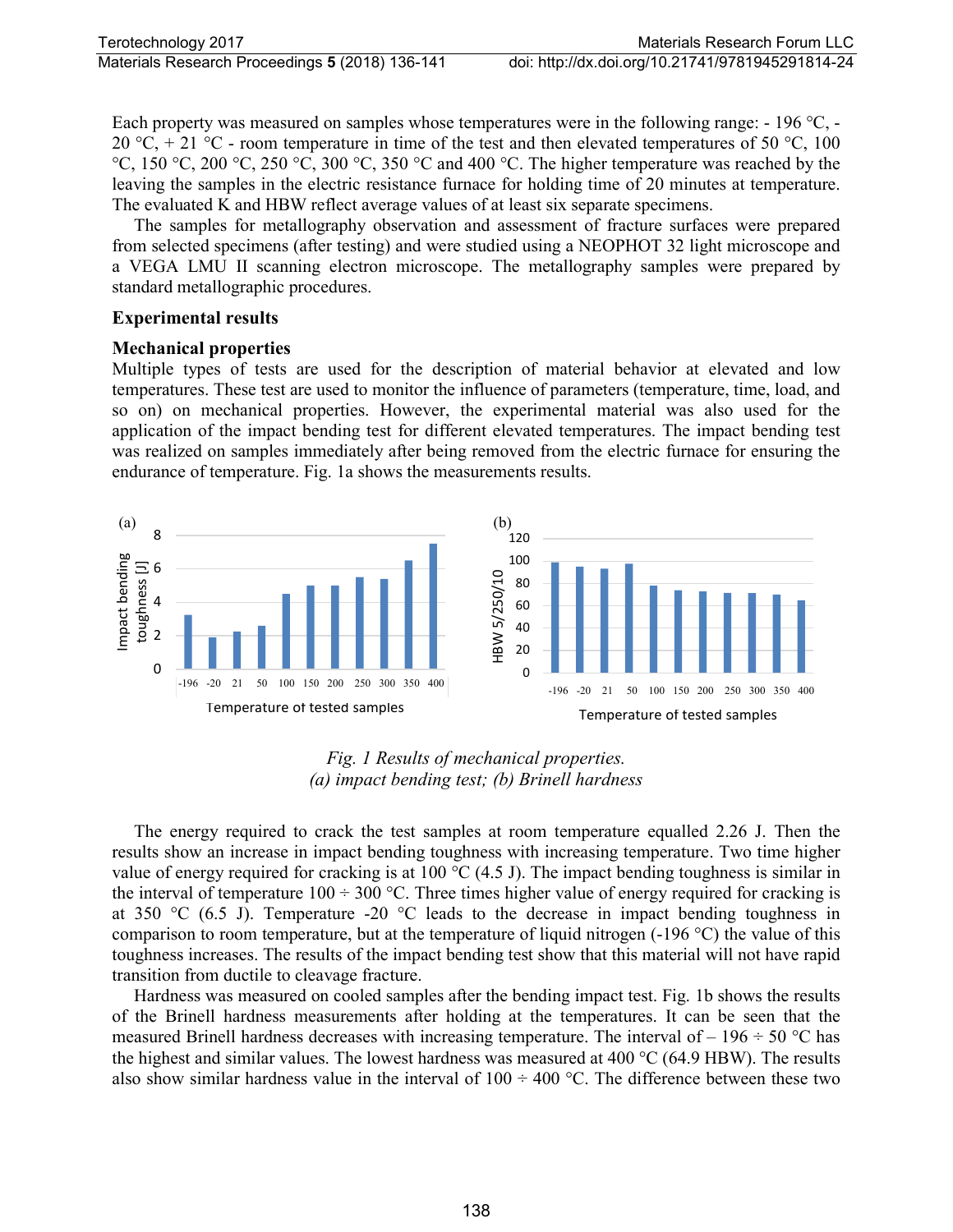intervals is about 25.3 %. Based on these results, it is anticipated that strength tensile will be decreasing too [11].

## **Changes in microstructure**

The microstructure of the recycled UNIFONT 90 consists of a primary phase, α-solid solution, a eutectic mixture of α-matrix and spherical Si-phases and various types of intermetallic phases. The αmatrix precipitates from the liquid as the primary phase in the form of dendrites and is nominally comprised of Al and Zn. Al<sub>2</sub>CuMg, Mg<sub>2</sub>Si, Al (FeMn) Si and ternary eutectic Al-MgZn<sub>2</sub>-Cu were observed from the intermetallic phases. Small amounts of AlFeMnMgSi and AlFeMnMgNi intermetallic phases were observed in a few areas [10].



*Fig. 2 Morphology changes of Al-MgZn<sub>2</sub>-Cu, etch. 0.5 % HF. (a) 21 °° C; (b) 100 °C; (c) 300 °C; (d) 400 °C*

The testing temperature has influence on microstructural components. Eutectic silicon particles were coarsened around dendrites of matrix, but no other changes were observed. The metallography observation and quantitative analysis have shown that morphology, size, and distribution of phases Al (FeMn) Si,  $Mg_2Si$  and  $Al_2CuMg$  were not affected by the increasing temperature. The major changes occurred in the Al-MgZn<sub>2</sub>-Cu ternary eutectic phases (red arrow in Fig. 2). In the as-cast state (21 °C) has this phase compact shape (Fig. 2a), but with increasing temperature up to 300 °C decreasing size of this phase (Fig. 2b, c). The temperature of 400  $\degree$ C led to greater changes in morphology of this phase which is fragmented in smaller isolated particles and in a few areas cavities were visible (orange arrow in Fig. 2d). This morphology changes probably relate with the melting point of zinc (419.5 °C) [12, 13].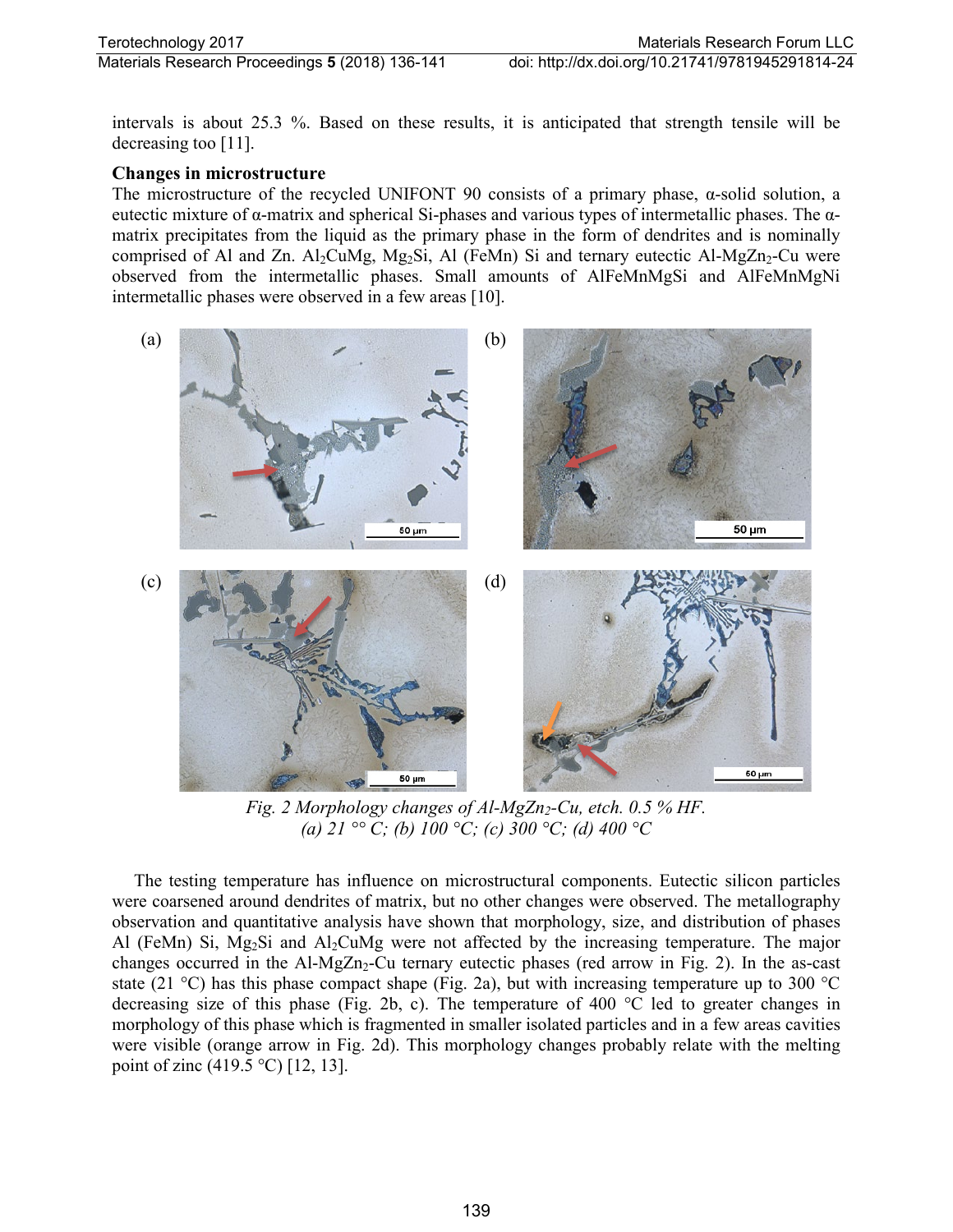#### Terotechnology 2017 **Materials Research Forum LLC** Materials Research Proceedings **5** (2018) 136-141 doi: http://dx.doi.org/10.21741/9781945291814-24

#### **Fracture behavior of experimental material**

The fracture surfaces have a mixed character (ductile and cleavage). The character of fracture surfaces at 21  $\degree$ C and -20  $\degree$ C is similar (Fig. 3b). The ductile fracture has the same character and ratio. The temperature of -196 °C led to increasing ratio of cleavage fracture thanks to intermetallic phases (Fig. 3a). In a few regions ductile fractures with smaller dimples and plastically transformed matrix ( $α$ -phase) ridges were observed in comparison with the state at room temperature. Higher amounts of plastically transformed matrix ridges and grosser dimples were observed in ductile fracture surfaces with the increase of testing temperature (Fig. 3).



In general, mixed character cleavage and ductile fracture characters were observed in all surfaces where predominantly there was ductile fracture. Increasing the temperature increases the plasticity of the material on the fracture surfaces, which is reflected by increasing the depth of the ductile dimples and the occurrences of larger amounts of plastically transformed matrix ridges.

### **Conclusion**

Mechanical tests and evaluation of microstructural component changes indicate that different temperature has influence on the increasing impact bending toughness and decreasing hardness. The results show resistance of the material against higher temperature. Mixed fracture (ductile and cleavage) of specimens was observed. Also, the results confirm increasing plasticity with increased temperature. The hardness decreases especially as a result of the changes of ternary eutectic phase's